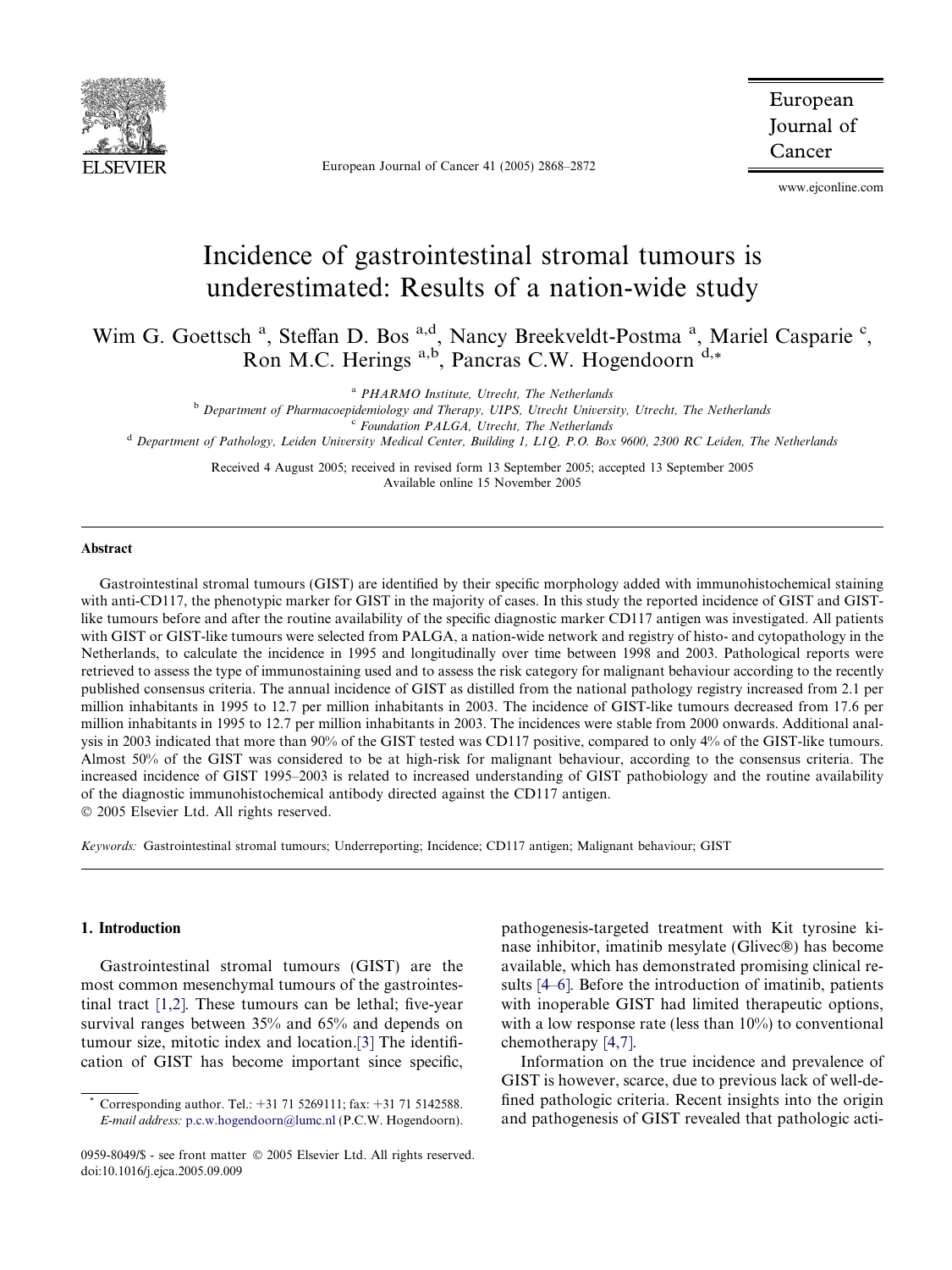vation of Kit signal transduction is a central event of GIST pathogenesis, which usually leads to expression of Kit protein (CD117) [\[1,2\]](#page-4-0). This resulted in the development of a reliable phenotypic marker for GIST (CD117 antigen) and a major reappraisal of the classification of GIST and GIST-like tumours over the past 3– 4 years [\[4,8\].](#page-4-0) Recent data from Sweden however may indicate that, on basis of CD117 testing, the annual incidence of GIST, has been largely underestimated [\[9\]](#page-4-0).

The aim of the present study was to investigate the reported incidence of GIST and GIST-like tumours before and after the availability of the specific diagnostic marker CD117 antigen in a nation-wide study, making use of the unique situation of a national pathology registry covering 100% of pathology labs in the country. In addition, the metastatic risk index of reported GIST was assessed.

## 2. Materials and methods

# 2.1. The PALGA registry

Data for this study were obtained from PALGA, a nation-wide network and registry of histo- and cytopathology, which contains standardised abstracts of all 16 million inhabitants of The Netherlands since 1990. The abstracts contain amongst others encrypted patient identification, demographic data and a summary of the pathology report coded in accord with SNOMED terminology. The registry is both used for daily patient-care as for national and international scientific research.

# 2.2. Retrieval of patients with GIST and GIST-like tumours

From the PALGA registry all GIST and non-extremity GIST-like tumours (leiomyoma, leiomyosarcoma, liposarcomas, desmoid type fibromatosis, schwannoma and leiomyoblastoma) were selected in 1995 and between 1998 and 2003 [\[10\].](#page-4-0) The final selection of the cases was based on the coding of GIST and additional information from the conclusion; if a patient was coded as GIST-like tumour but referred to as a GIST in the conclusion the patient was classified as a GIST patient. Patients were included in the study at the time of their first diagnosis of GIST. For all cases of GIST and GIST-like tumours in 2003 the pathological reports were derived from the departments of pathology in order to assess additional information on the type of immunoassaying, tumour size and mitotic rate.

#### 2.3. Morphologic analyses

For all cases of GIST and GIST-like tumours in 2003, the immunohistochemical staining results (CD117, CD34, desmin, smooth muscle cell actin, vimentin) used to identify the tumour were assessed. The size of the tumour and its mitotic rate per 50 high power fields (HPF) were determined and these criteria were used for the risk assessment of GIST according to Fletcher [\[11\].](#page-4-0) This scheme includes four tumour risk groups, including a very-low-risk group ( $\leq$ 2 cm and  $\leq$ 5 mitoses/50 HPF), a low-risk group  $(2-5 \text{ cm and } <5$ mitoses/50 HPF), an intermediate-risk group  $\leq$ 5 cm and 6–10 mitoses/50 HPF or 5–10 cm and  $\leq$ 5 mitoses/50 HPF), and a high-risk group ( $>5$  cm and  $>5$ mitoses/50 HPF or  $>10$  cm regardless of mitotic activity or >10 mitoses/50 HPF regardless of the tumour size).

## 2.4. Statistical methods

The incidence of GIST and GIST-like tumours was calculated from the number of patients with a GIST or GIST-like tumour according to the PALGA data divided by the number of inhabitants in The Netherlands for 1995 and between 1998 and 2003. The incidence was standardised for differences in age (five-year classes) and gender in the Dutch population in time by using the Dutch population in 2003 as the standard population.

## 3. Results

## 3.1. Incidence of GIST and GIST-like tumours

The total annual incidence of GIST or GIST-like tumours increased from 20.8 per million inhabitants in 1995 to 25.4 per million inhabitants in 2003 ([Table 1](#page-2-0) and [Fig. 1\)](#page-3-0). Simultaneously, the annual incidence of GIST increased from 2.1 to 12.7 per million inhabitants whereas the annual incidence of GIST-like tumours, mostly leiomyomas and leiomyosarcomas, decreased from 18.7 to 12.7 per million inhabitants.

Data from the abstracts of the pathology reports showed that in 1995 about 72% of GIST was originally coded as non-GIST compared to only 1% in 2003 (data not shown).

## 3.2. Immunohistochemical properties of GIST and GISTlike tumours

For 325 out of 411 (79%) patients diagnosed with GIST in 2003, pathological reports were obtained. In 2003, staining with anti-CD117 was performed for 87% of the GIST and 93% of the tested GIST were CD117 positive ([Table 2](#page-3-0)). Only 8% of the GIST-like tumours tested for CD117 were reported CD117 positive. About 74% of GIST were tested for the haematopoietic progenitor cell antigen CD34 and 83% was CD34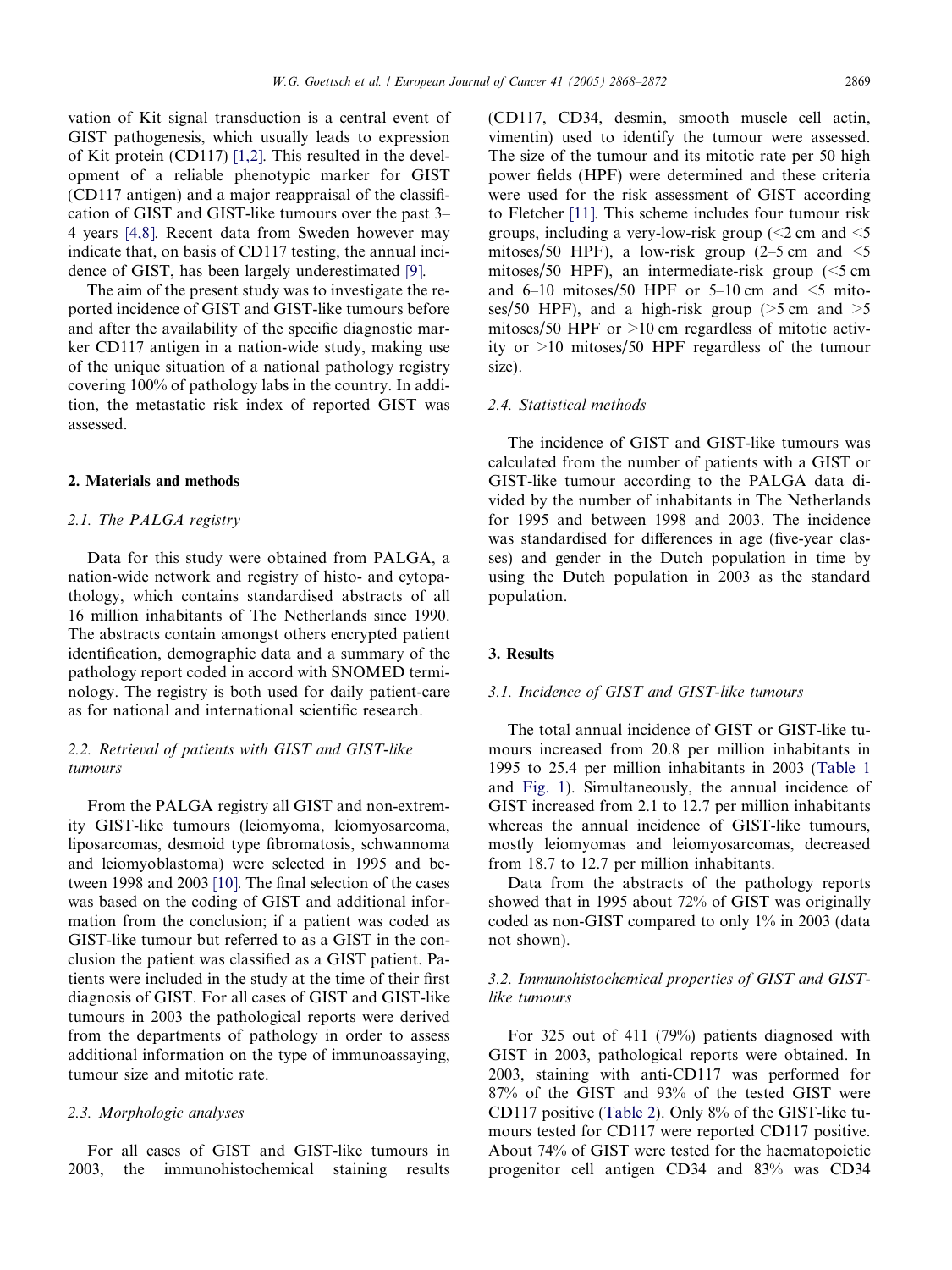<span id="page-2-0"></span>

| Absolute numbers and annual incidence per million residents of GIST<br>Table 1                                                                                                                            |      |                      |                |      |                                |      |      |                          | and GIST-like tumours between 1995 and 2003 |      |      |                |                     |      |      |                          |      |      |      |                 |               |      |      |                    |               |               |
|-----------------------------------------------------------------------------------------------------------------------------------------------------------------------------------------------------------|------|----------------------|----------------|------|--------------------------------|------|------|--------------------------|---------------------------------------------|------|------|----------------|---------------------|------|------|--------------------------|------|------|------|-----------------|---------------|------|------|--------------------|---------------|---------------|
| Year                                                                                                                                                                                                      | 1995 |                      |                | 1998 |                                |      |      | 1999                     |                                             |      |      | 2000           |                     |      |      | 200 I                    |      |      |      | 2002            |               |      |      | 2003               |               |               |
|                                                                                                                                                                                                           |      | ž,                   |                |      | ℅                              |      | R    | z                        | ÷,                                          |      | Ŕ,   |                | ÷,                  |      |      |                          | ÷,   |      |      | ÷,              |               |      |      | ÷,                 |               |               |
| GIST-like tumours                                                                                                                                                                                         | 272  |                      | 89.5 17.6 18.7 | 209  | 59.7                           | 13.4 | 13.7 | 186                      | 54.4                                        | 11.8 | 12.1 | 177            | 49.4                | 11.2 | 1/3  | 187                      | 44.2 | 11.7 | I1.9 | 177             | 44.8          | 11.0 | II.  | 205                | 49.9          | $12.7$ $12.7$ |
| Leiomyoma                                                                                                                                                                                                 | 145  | 17.7                 |                |      |                                |      |      | $\overline{21}$          | 35.4                                        |      |      | 97             | 27.1                |      |      | 99                       | 23.4 |      |      | 51              | 23.0          |      |      | $\overline{a}$     | 24.6          |               |
| Leiomyosarcoma                                                                                                                                                                                            |      | 25.3                 |                |      | 2.9                            |      |      | $\overline{24}$          | 7.0                                         |      |      | $\approx$      | 8.4                 |      |      | $\overline{\mathcal{A}}$ | 5.7  |      |      | $25$            | 6.3           |      |      | $\frac{4}{3}$      | 10.5          |               |
| Liposarcoma                                                                                                                                                                                               |      |                      |                |      |                                |      |      | $\vec{4}$                | $\frac{1}{4}$                               |      |      | $\overline{9}$ |                     |      |      | 25                       | 5.9  |      |      |                 | 6.3           |      |      | 33                 |               |               |
| Desmoid                                                                                                                                                                                                   |      |                      |                |      |                                |      |      | ಸ                        | ಪ                                           |      |      | 24             | 6.7                 |      |      | 28                       | 6.6  |      |      | $\overline{30}$ | 7.6           |      |      | ŗ                  |               |               |
| fibromatosis                                                                                                                                                                                              |      |                      |                |      |                                |      |      |                          |                                             |      |      |                |                     |      |      |                          |      |      |      |                 |               |      |      |                    |               |               |
| Schwannoma                                                                                                                                                                                                |      |                      |                |      |                                |      |      | 4                        | 1.2                                         |      |      |                | 2.0                 |      |      | $\supseteq$              | 2.4  |      |      |                 | $\frac{5}{1}$ |      |      | ഉ                  | $\frac{4}{6}$ |               |
| ciomyoblastoma                                                                                                                                                                                            |      |                      |                |      |                                |      |      | $\overline{\mathcal{C}}$ | 0.6                                         |      |      |                | $\circ$             |      |      |                          | 0.2  |      |      |                 | $\circ$       |      |      | $\mathbf{\hat{c}}$ | 0.5           |               |
| GIST                                                                                                                                                                                                      | 32   | $10.5$ 2.1 2.1 $140$ |                |      | 40.1                           | 8.9  | 9.4  | 156                      | 45.6                                        | 9.9  | 10.2 | 181            | 50.6                | 11.4 | II.7 | 236                      | 55.8 | 14.8 | 15.1 | 218             | 55.2          | 13.5 | 13.7 | 206                | 12.7<br>50.1  | 12.7          |
| Total                                                                                                                                                                                                     |      |                      |                |      | 304 100 19.7 20.8 349 100 22.3 |      | 23.1 | 342                      | $\infty$                                    | 21.7 | 22.3 | 358            | $\overline{\omega}$ | 22.6 | 23.0 | 423                      | 100  | 26.5 | 27.0 | 395             | 00            | 24.5 | 24.7 | 001 117            | 25.4          | 25.4          |
| <sup>8</sup> Standardised for differences in age and gender in the Dutch population in time. The Dutch population in 2003 was used as the standard population. I: annual incidence per million residents. |      |                      |                |      |                                |      |      |                          |                                             |      |      |                |                     |      |      |                          |      |      |      |                 |               |      |      |                    |               |               |

positive. A minority (40%) of the GIST were tested for vimentin, and like most mesenchymal tumours, the majority of the GIST tested (89%) were positive. In case of GIST-like tumours, 94% of the tested tumours were vimentin positive. Negative cases were most likely due to fixation artefacts potentially leading to false negative results for other markers as well. This percentage of vimentin negative cases was comparable to those encountered in the recent multi-institute phase III trials (manuscript in preparation).

The muscle cell markers desmin, smooth muscle cell marker (SMA) and the neural cell marker S100 were negative for most GIST tumours tested.

# 3.3. Defining risk of aggressive behaviour of GIST

For 124 of 159 patients (78%) sufficient information on tumour size and mitotic rate was available from the pathological reports derived from the departments of pathology to define the risk of aggressive behaviour of the GIST in 2003 [\(Table 3](#page-3-0)). The majority of GIST had a low mitotic rate  $(<1$  per 10 HPF), whereas only a low percentage of GIST (8%) had a small tumour size  $(< 2 cm)$ . The majority (45%) of the GIST were assessed as being at high-risk for malignant behaviour, followed by 31% of the GIST being at intermediate-risk.

# 4. Discussion

The present study shows that the reported annual incidence of GIST increased from 2.1 per million inhabitants in 1995 to 12.7 per million inhabitants in 2003 (206 patients). As a result, the incidence of GIST-like tumours decreased from 18.7 per million inhabitants in 1995 to 12.7 per million inhabitants in 2003. Our results also showed that almost 45% of GIST were considered to be at high-risk for malignant behaviour in 2003.

The increased incidence of GIST may be explained by an improved understanding of the pathobiology of GIST and the central role of activating Kit mutations in the pathogenesis of GIST, which led to the recognition of the new and reliable phenotypic marker CD117 antigen [\[12–14\].](#page-4-0) The reported incidence of GIST increased from 1998 onwards, before the general introduction of CD117 immunostaining on a regular basis in daily practice in 2001. This may be related to an increased knowledge of the pathohistology of GIST. Tumours coded as GIST-like tumours in the registry were commonly characterised at the conclusions report as GIST by the pathologist exemplifying the ongoing debate on the characterisation of GIST. The true incidence of GIST is probably even slightly higher, including asymptomatic GIST and small and clinically insignificant GIST, which were not biopsied or resected at the time interval studied.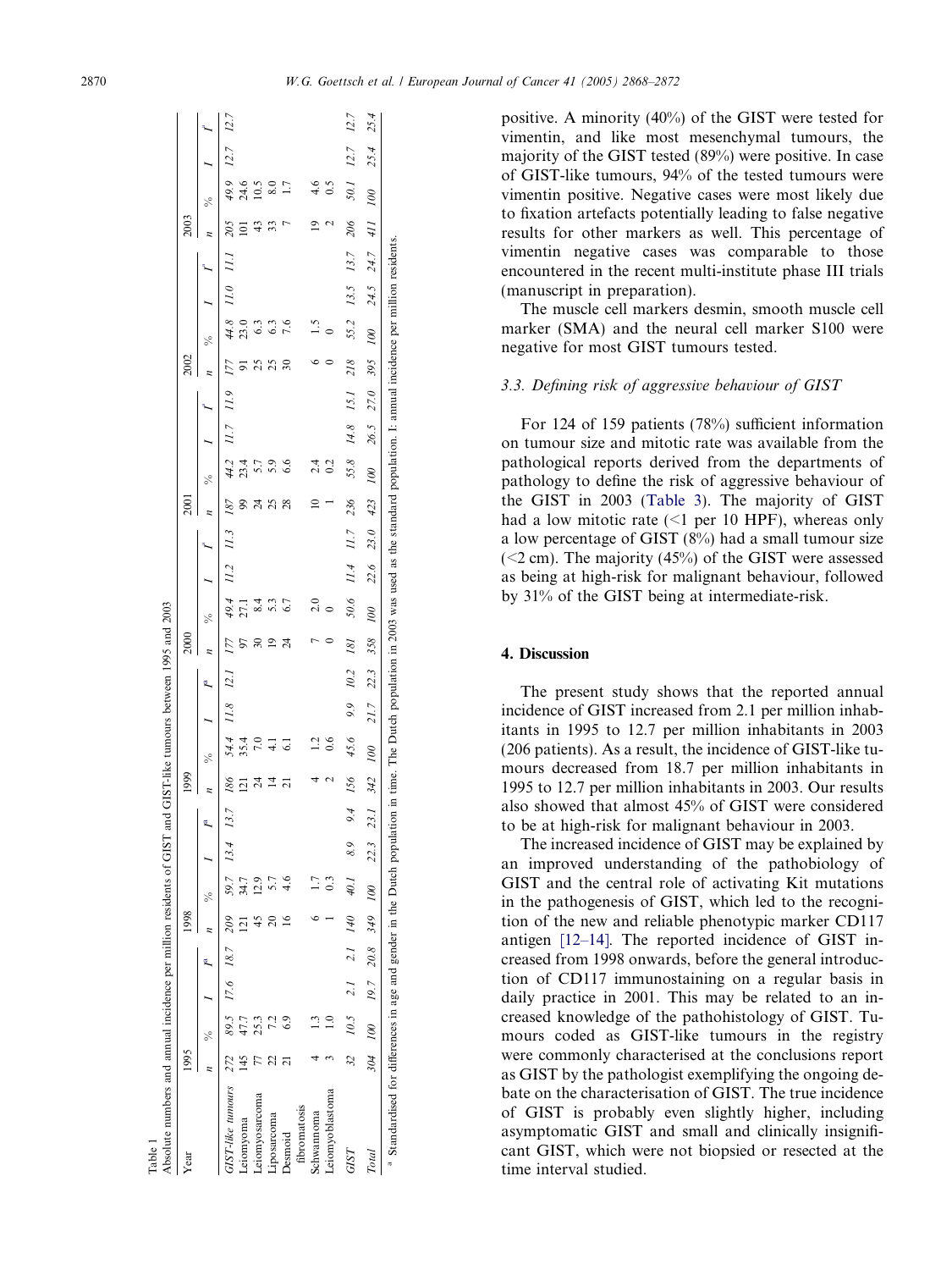<span id="page-3-0"></span>

Fig. 1. Incidence of GIST and GIST-like tumours per one million residents from 1995 to 2003, using the Dutch population in 2003 as the standard population.

| Table 2                                                         |  |  |  |  |
|-----------------------------------------------------------------|--|--|--|--|
| Immunohistochemical properties of GIST and GIST-like tumours in |  |  |  |  |
| 2003                                                            |  |  |  |  |

| Patients          | GIST-like<br>tumours <sup>a</sup> |               | GIST <sup>a</sup> |               |
|-------------------|-----------------------------------|---------------|-------------------|---------------|
|                   | $\boldsymbol{n}$                  | $\frac{0}{0}$ | $\boldsymbol{n}$  | $\frac{0}{0}$ |
| Total             | 166                               | 100           | 159               | 100           |
| CD117 staining    | 76                                | 45.8          | 138               | 86.8          |
| Positive          | 6                                 | 3.6           | 129               | 81.1          |
| Negative          | 70                                | 42.2          | 9                 | 5.7           |
| Unknown           | 90                                | 54.2          | 21                | 13.2          |
| CD34 staining     | 67                                | 40.4          | 117               | 73.6          |
| Positive          | 10                                | 6.0           | 97                | 61.0          |
| Negative          | 57                                | 34.3          | 20                | 12.6          |
| Unknown           | 99                                | 59.6          | 42                | 26.4          |
| Desmin staining   | 82                                | 49.4          | 100               | 62.9          |
| Positive          | 59                                | 35.5          | 13                | 8.2           |
| Negative          | 23                                | 13.9          | 87                | 54.7          |
| Unknown           | 84                                | 50.6          | 59                | 37.1          |
| SMA staining      | 98                                | 59.0          | 112               | 70.4          |
| Positive          | 78                                | 47.0          | 34                | 21.4          |
| Negative          | 20                                | 12.1          | 78                | 49.1          |
| Unknown           | 68                                | 41.0          | 47                | 29.6          |
| S100 staining     | 69                                | 41.6          | 101               | 63.5          |
| Positive          | 20                                | 12.1          | 13                | 8.2           |
| Negative          | 49                                | 29.5          | 88                | 55.4          |
| Unknown           | 97                                | 58.4          | 58                | 36.5          |
| Vimentin staining | 49                                | 29.5          | 64                | 40.3          |
| Positive          | 46                                | 27.7          | 57                | 35.9          |
| Negative          | 3                                 | 1.8           | $\overline{7}$    | 4.4           |
| Unknown           | 117                               | 70.5          | 95                | 59.8          |

From 325 of the 411 patients with GIST or GIST-like tumour pathological reports were obtained from the laboratory.

Few population-based data on the true incidence of GIST are available and this report describes the results of the first nation-wide study on the incidence of GIST

Table 3 Mitotic rate per 10 HPF and tumour size of GIST-like tumours and GISTs in 2003

| Patients                     | <b>GIST</b>      |               |
|------------------------------|------------------|---------------|
|                              | $\boldsymbol{n}$ | $\frac{0}{0}$ |
| Total                        | 159              | 100           |
| Mitotic rate                 |                  |               |
| $\leq$ 1 Per 10 HPF          | 96               | 60.4          |
| $1-2$ Per 10 HPF             | 28               | 17.6          |
| $>2$ Per 10 HPF              | 35               | 22.0          |
| <b>Size</b>                  |                  |               |
| $<$ 2 cm                     | 13               | 8.2           |
| $2-5$ cm                     | 43               | 27.0          |
| $5-10$ cm                    | 35               | 22.0          |
| More than 10 cm              | 25               | 15.7          |
| <b>Biopt</b> <sup>a</sup>    | 43               | 27.0          |
| Risk assessment <sup>b</sup> |                  |               |
| Very-low-risk                | 12               | 9.7           |
| Low-risk                     | 18               | 14.5          |
| Intermediate-risk            | 38               | 30.6          |
| High-risk                    | 56               | 45.2          |

<sup>a</sup> A biopt was taken and information on tumour size was unavailable.

<sup>b</sup> Excluding patients with a biopt except biopsies with a mitotic rate >10/50 HPF which are classified as high-risk independent of tumour size  $(N = 124)$ .

and GIST-like tumours based on pathology registration. The recent annual incidence of GIST in the Netherlands is in range with the estimated incidence recently reported for Sweden (14 per million inhabitants) [\[9\]](#page-4-0). In this study, records of patients in a part of Sweden over the period of 1983–2000 were re-evaluated and 288 of those patients were diagnosed as having GIST tumours. According to their data, the annual incidence of GIST did not differ significantly over time. In our study no re-evaluation took place and the results